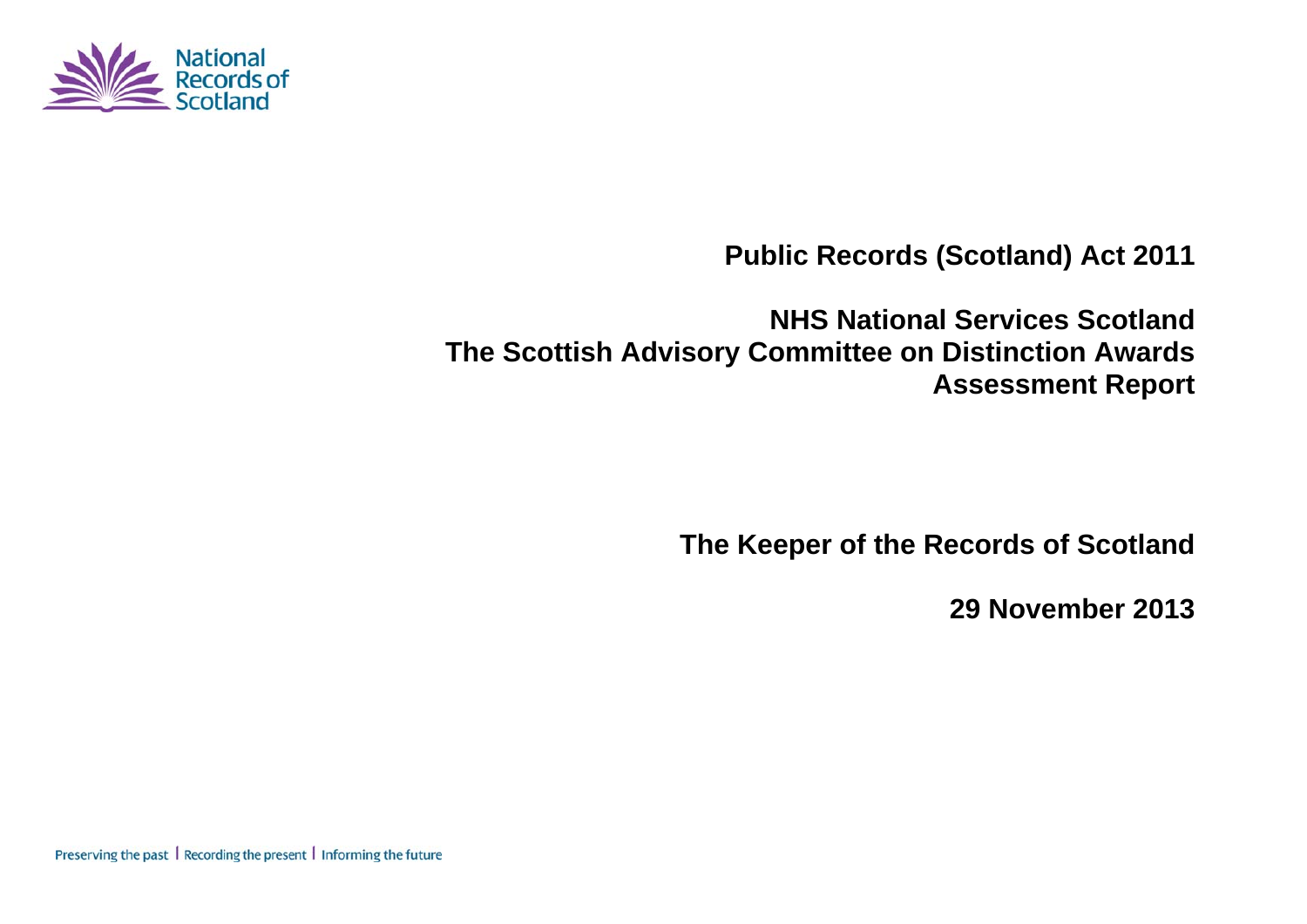#### **Contents**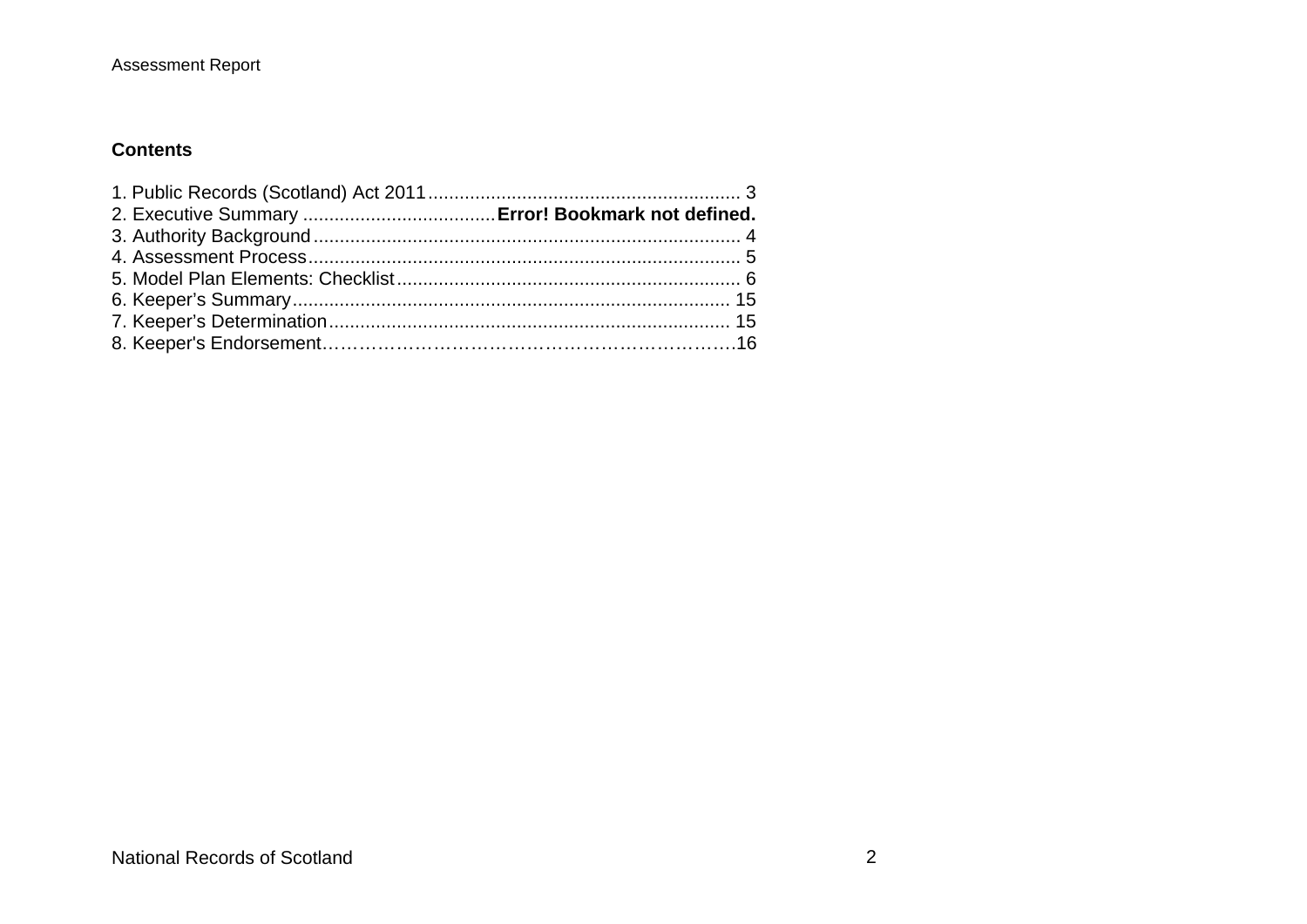## **1. Public Records (Scotland) Act 2011**

The Public Records (Scotland) Act 2011 (the Act) received Royal assent on 20 April 2011. It is the first new public records legislation in Scotland since 1937 and came fully into force on 1 January 2013. Its primary aim is to promote efficient and accountable record keeping by named Scottish public authorities.

The Act has its origins in *The Historic Abuse Systemic Review: Residential Schools and Children's Homes in Scotland 1950-1995* (The Shaw Report) published in 2007. The Shaw Report recorded how its investigations were hampered by poor record keeping and found that thousands of records had been created, but were then lost due to an inadequate legislative framework and poor records management. Crucially, it demonstrated how former residents of children's homes were denied access to information about their formative years. The Shaw Report demonstrated that management of records in all formats (paper and electronic) is not just a bureaucratic process, but central to good governance and should not be ignored. A follow-up review of public records legislation by the Keeper of the Records of Scotland (the Keeper) found further evidence of poor records management across the public sector. This resulted in the passage of the Act by the Scottish Parliament in March 2011.

The Act requires a named authority to prepare and implement a records management plan (RMP) which must set out proper arrangements for the management of its records. A plan must clearly describe the way the authority cares for the records that it creates, in any format, whilst carrying out its business activities. The RMP must be agreed with the Keeper and regularly reviewed.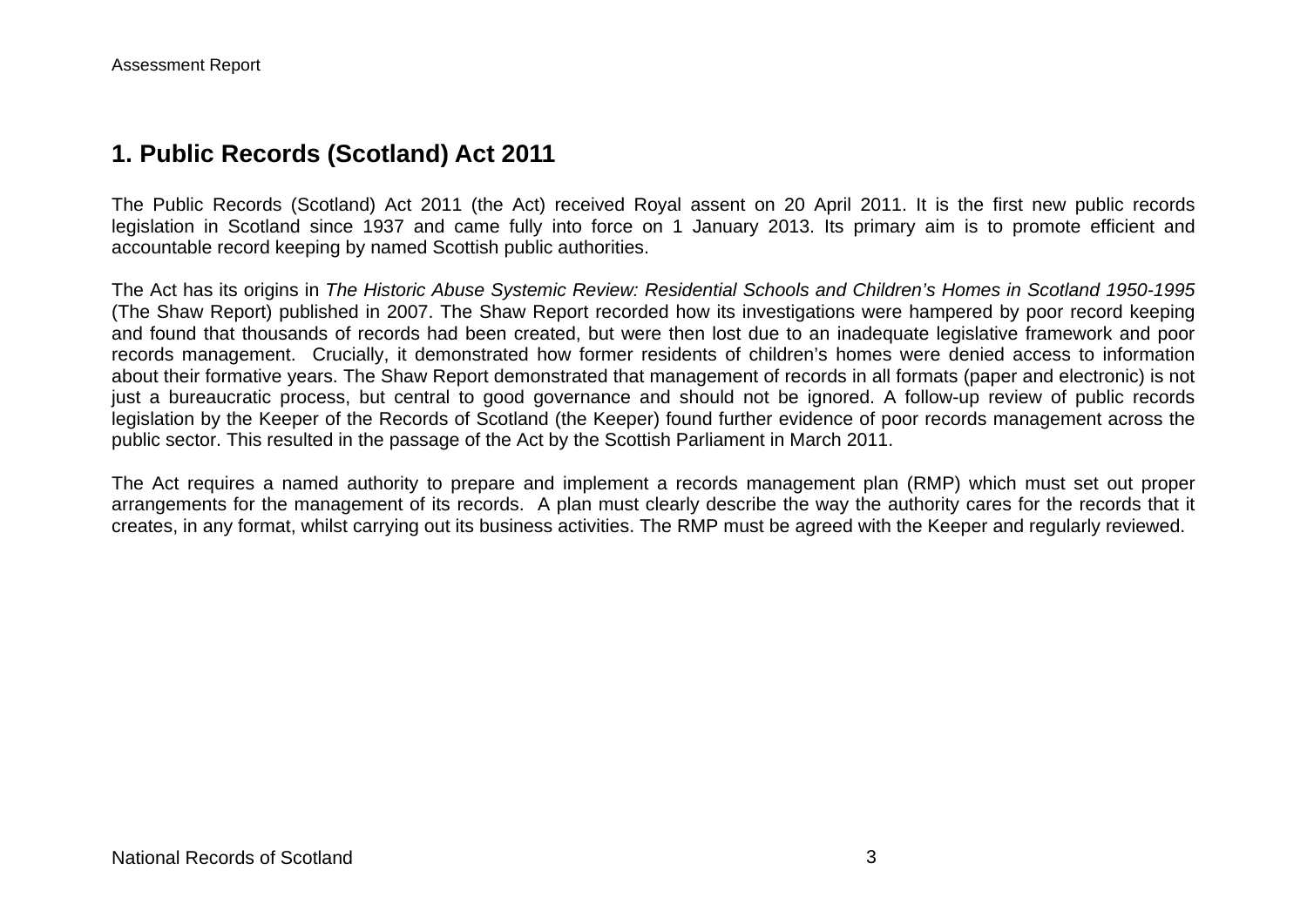## **2. Executive Summary**

This report sets out the findings of the Keeper's assessment of the RMP of NHS National Services Scotland and the Scottish Advisory Committee on Distinction Awards by the Public Records (Scotland) Act 2011 Assessment Team following its submission to the Keeper 26 September 2013*.*

The assessment considered whether the RMP of NHS National Services Scotland and the Scottish Advisory Committee on Distinction Awards was developed with proper regard to the 14 elements of the Keeper's statutory Model Records Management Plan (the Model Plan) under section 8(3) of the Act, and whether in this respect it complies with it and the specific requirements of the Act.

The outcome of the assessment and the Keeper's decision on whether the RMP of NHS National Services Scotland and the Scottish Advisory Committee on Distinction Awards complies with the Act can be found under section 7 of this report with relevant recommendations.

# **3. Authority Background**

NHS National Services Scotland (hereafter NSS) support Scotland's health by delivering shared services and expertise that help NHS Boards and other organisations to work more efficiently and save money. With increased pressure on budgets and the integration of health and social care, this is becoming a greater challenge than ever.

Their services include procurement and logistics, IT consulting and solutions, statistical information and analysis, national payment processing, fraud deterrence and facilities and environmental advice.

The Scottish Advisory Committee on Distinction Awards (hereafter SACDA) acts on behalf of the Scottish Ministers by taking decisions on which NHS consultants will receive awards and reviewing existing awards on a regular (five-yearly) basis, using a system based on peer review with employer and lay input and the evidence submitted by consultants in their curricula vitae.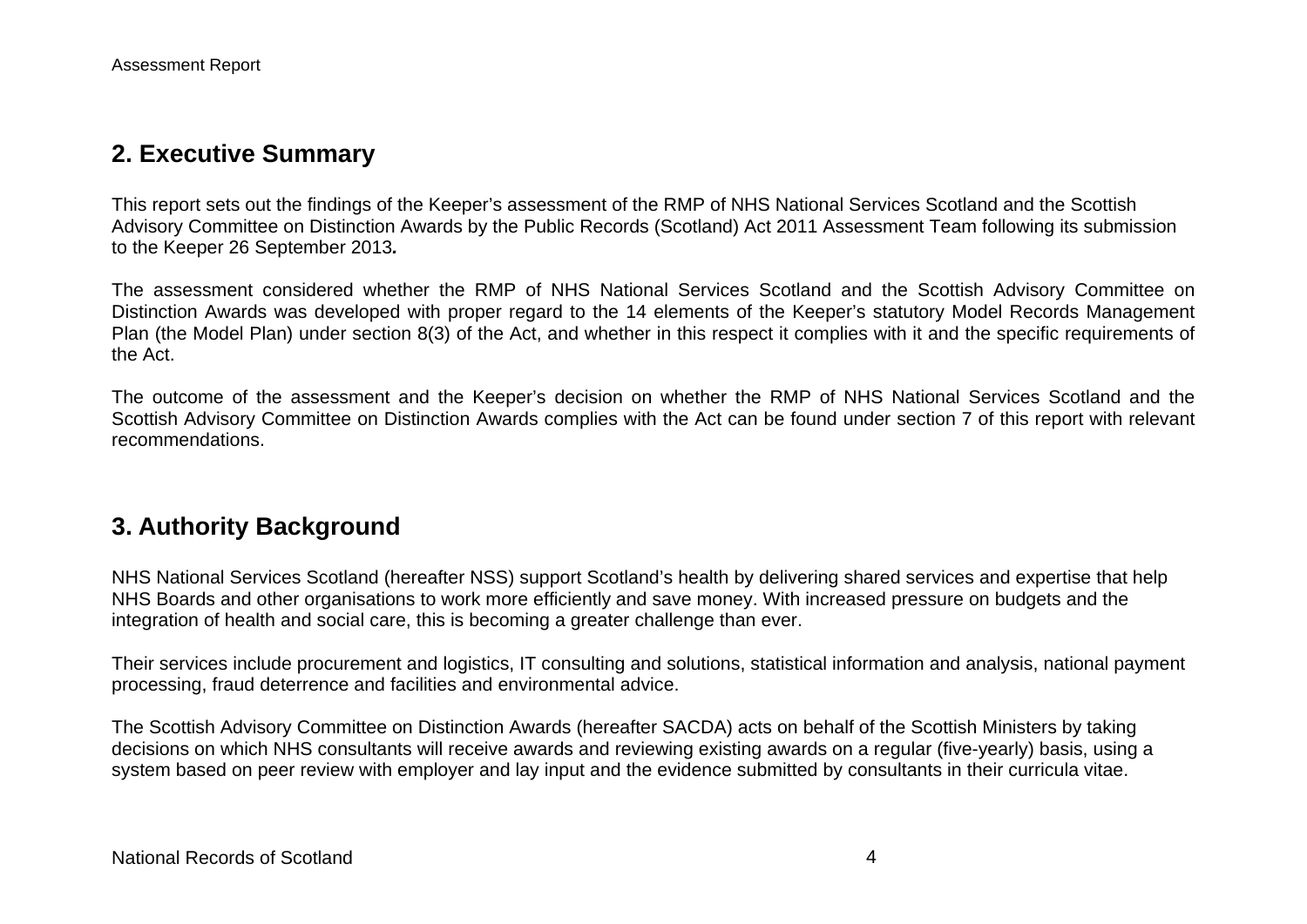### **4. Keeper's Assessment Process**

The RMP was assessed by the Public Records (Scotland) Act Assessment Team on behalf of the Keeper. Assessors used the checklist elements listed in section 5, to establish whether the NSS and SACDA RMP was developed with proper regard to the elements of the Model Plan and is compliant with the Act. The assessment also considered whether there was sufficient supporting evidence of such compliance.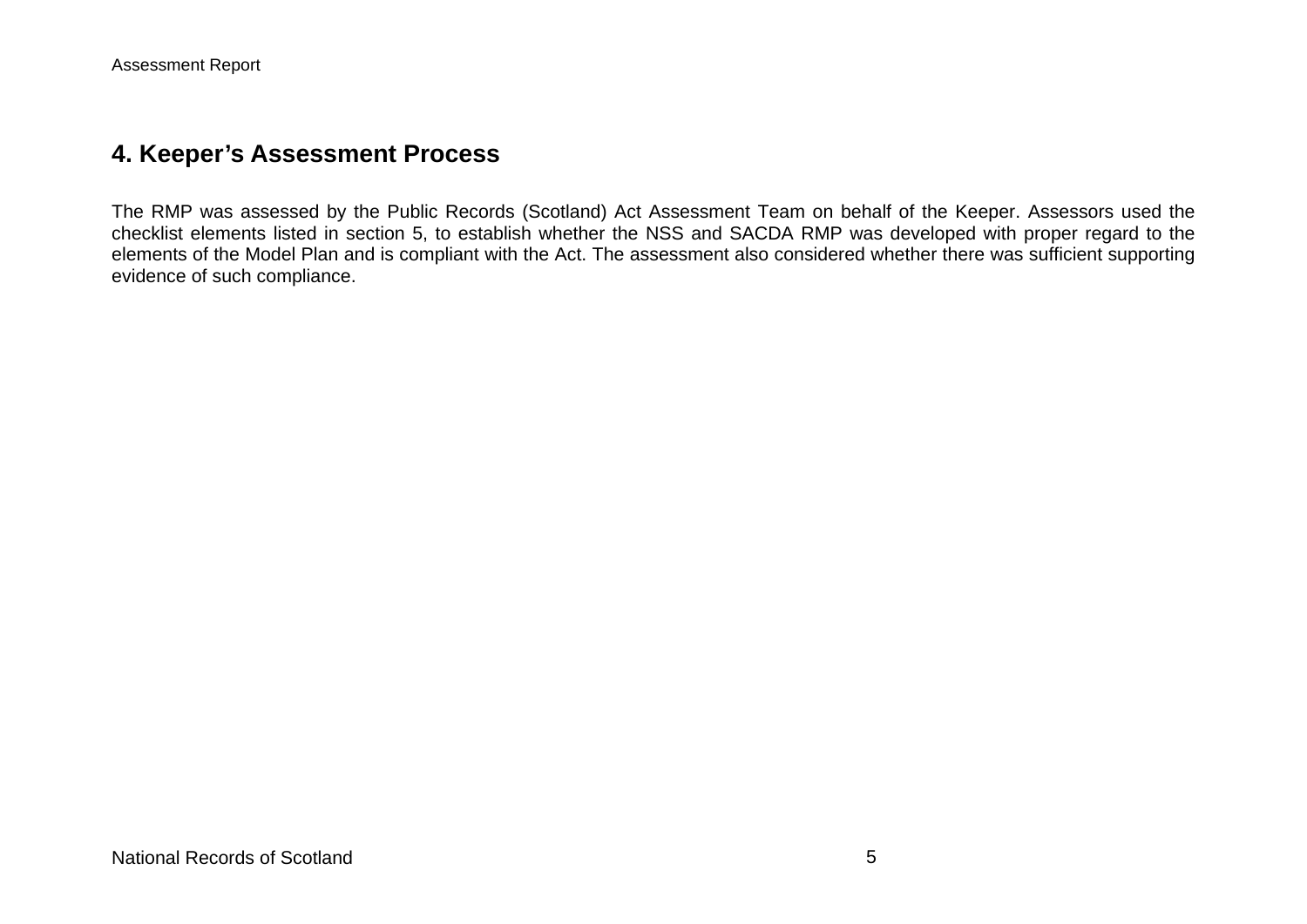# **5. Model Plan Elements: Checklist**

**For the purposes of this report, unless specifically differentiated in the text, comments on the plan should be taken to refer to records of both bodies as SACDA uses NSS information governance systems.** 

| <b>Element</b>                                 | <b>Present</b> | <b>Evidence</b> | <b>Notes</b>                                                                                                                                                                                                                                                                                                                                                                                                           |
|------------------------------------------------|----------------|-----------------|------------------------------------------------------------------------------------------------------------------------------------------------------------------------------------------------------------------------------------------------------------------------------------------------------------------------------------------------------------------------------------------------------------------------|
| 1. Senior<br>Officer<br>Compulsory<br>element  |                |                 | Mr Ian Crichton, Chief Executive of NSS, has signed the RMP document with a note<br>that the plan is effective from 26 <sup>th</sup> August 2013.<br>Mr Crichton is an entirely appropriate individual to undertake this role and therefore<br>the Keeper agrees that there is clear evidence that a Senior Responsible Officer has<br>been allocated.                                                                 |
| 2. Records<br>Manager<br>Compulsory<br>element |                |                 | Ms Tracey Gill, Corporate Records Manager is the responsible records manager.<br>Her responsibilities are set out in a highly detailed job description. This document<br>shows the reporting structure for records management issues and mentions the<br>PRSA specifically. This also provides evidence for element 12. The Keeper agrees<br>that an appropriate person has been named to the records management role. |
| 3. Policy<br>Compulsory<br>element             |                |                 | NSS has an approved and current Corporate Records Management Policy,<br>approved by the board date from February 2012. This is to be reviewed in 2014 (see<br>review below).<br>A screenshot of an NSS internal records management page provides evidence of<br>the dissemination of this policy.                                                                                                                      |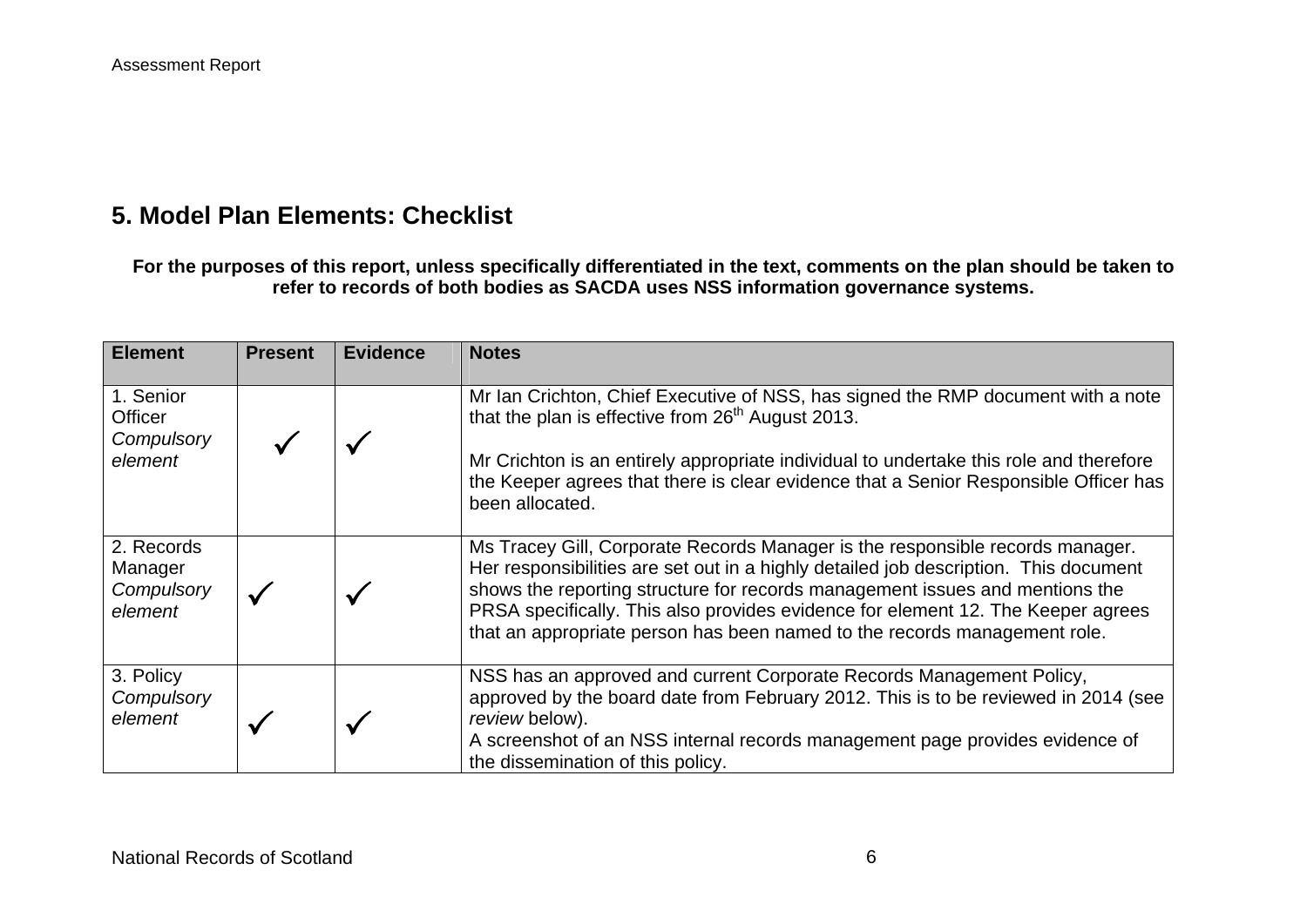|                               |  | A Records Management Group provides a 'regular forum to raise and discuss<br>records management issues' (see element 13 below).<br>The Records Management Policy, and the RMP as a whole, is covered by the NSS<br>Information Governance Action Plan.<br>There is a clear records management policy that it is available to all staff. This policy<br>has been fully 'signed-off' at the highest appropriate level. Therefore, the Keeper<br>agrees NSS has fulfilled this compulsory requirement under PRSA.                                                                                                                                               |
|-------------------------------|--|--------------------------------------------------------------------------------------------------------------------------------------------------------------------------------------------------------------------------------------------------------------------------------------------------------------------------------------------------------------------------------------------------------------------------------------------------------------------------------------------------------------------------------------------------------------------------------------------------------------------------------------------------------------|
| 4. Business<br>Classification |  | The business classification covers all expected functions of the authority.<br>Combined with the retention schedule (see element 5 below) there is an explanation<br>of function/activity/record type.<br>NSS has set up divisional records management leads and a BCS steering group.<br>The Keeper commends this idea as being appropriate for larger and more complex<br>organisations as they endeavour to impose a records management structure on to<br>electronic systems.                                                                                                                                                                            |
|                               |  | The business classification is being rolled out throughout the organisation and with<br>one third of the organisation already operational (see item 3.1 of the Improvement<br>plan) there is a clear commitment to this project.<br>NSS have supplied a template Change Control Form as part of the evidence for the<br>governance of records in the authority. When a service area wishes to create new<br>folders in the structure they should use this form to inform the corporate records<br>manager. This demonstrates a commitment to centralised control of the records<br>management system which the Keeper agrees is good practice when operating |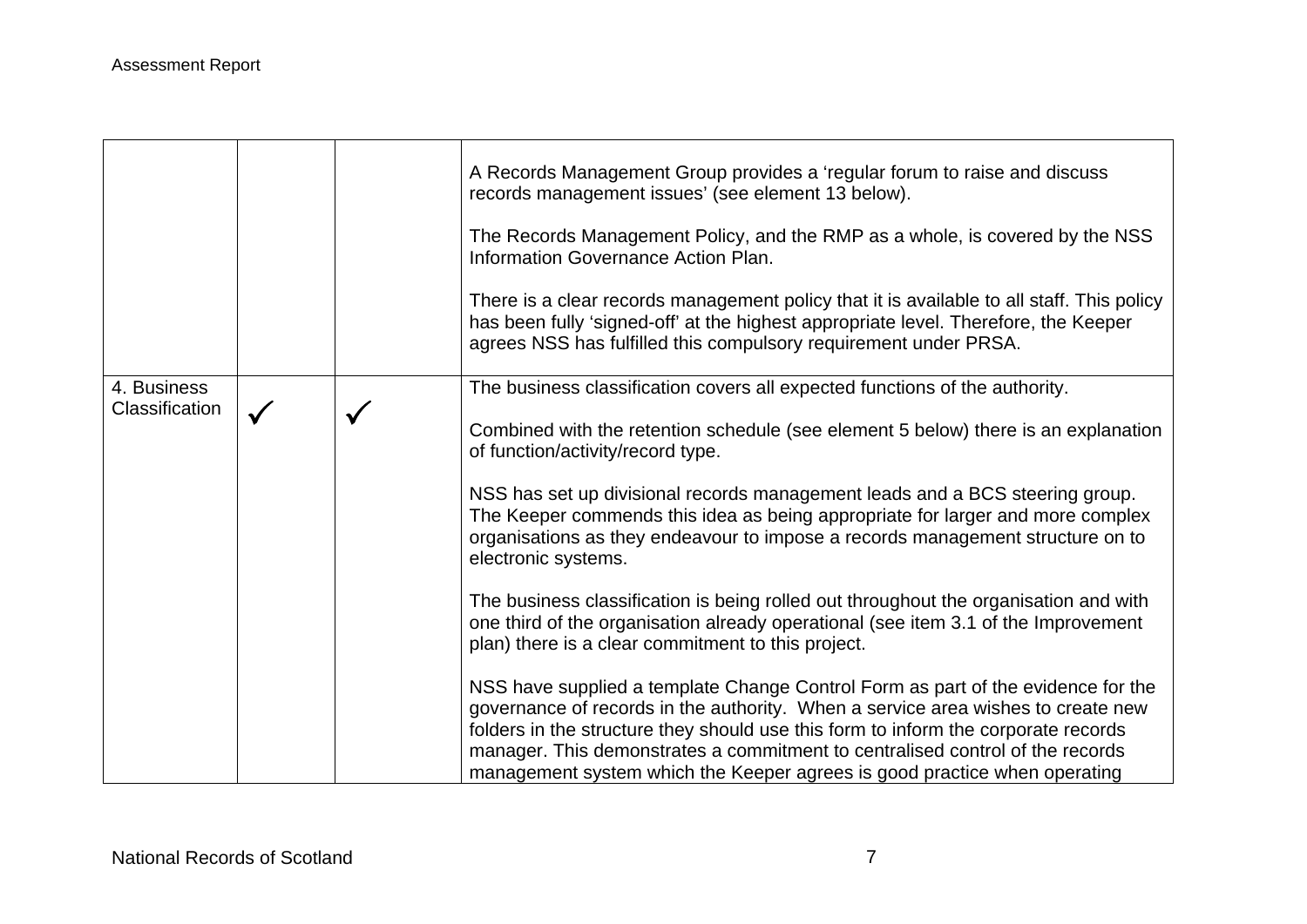|                          |  | outside an EDRM system.                                                                                                                                                                                                                                                                                                                                                                                                                                                                                                                                                                                                                                                                                                                                        |
|--------------------------|--|----------------------------------------------------------------------------------------------------------------------------------------------------------------------------------------------------------------------------------------------------------------------------------------------------------------------------------------------------------------------------------------------------------------------------------------------------------------------------------------------------------------------------------------------------------------------------------------------------------------------------------------------------------------------------------------------------------------------------------------------------------------|
|                          |  | One of the documents supplied in evidence, Business Classification Scheme File-<br>plan Development Guidelines, is a step by step guide to service areas how to<br>populate the BCS with local information. It includes flow charts, advice and other<br>excellent solutions (see file plan development below)                                                                                                                                                                                                                                                                                                                                                                                                                                                 |
|                          |  | Mr Crichton, CEO of NSS has supplied the Keeper with a separate letter underlining<br>his commitment to rolling out the BCS and requiring regular updates on progress.<br>He states December 2015 for completion of this progress. The Keeper welcomes<br>this clear statement of intent. That said, the Keeper is able to agree the current<br>system as it has been provided to him, as it shows appropriate governance of<br>records and clearly covers all 12 'functions' of NSS. He would welcome the chance<br>to review the new system once NSS are satisfied it is operational.                                                                                                                                                                        |
|                          |  | NSS state that none of its functions are carried out by a third party.                                                                                                                                                                                                                                                                                                                                                                                                                                                                                                                                                                                                                                                                                         |
| 5. Retention<br>schedule |  | The NSS retention schedule does not feature as part of the BCS. Instead they have<br>provided a separate Document Storage, Retention and Disposal Policy (See<br>element 5 below). This policy lists record type against activity and assigns a<br>retention decision against each records type. For the purposes of the Keeper's<br>agreement this arrangement is acceptable. It is understood that NSS intends to<br>make the two documents one when the BCS has been fully embedded in the<br>organisation. The Keeper feels that this combined document will make a more<br>robust business tool that will save staff cross-referencing and, therefore, commends<br>this plan in principle. He would appreciate the opportunity to view it once completed. |
|                          |  | In the meantime, NSS have a long-standing document storage, retention and<br>disposal policy, due for review in 2015.                                                                                                                                                                                                                                                                                                                                                                                                                                                                                                                                                                                                                                          |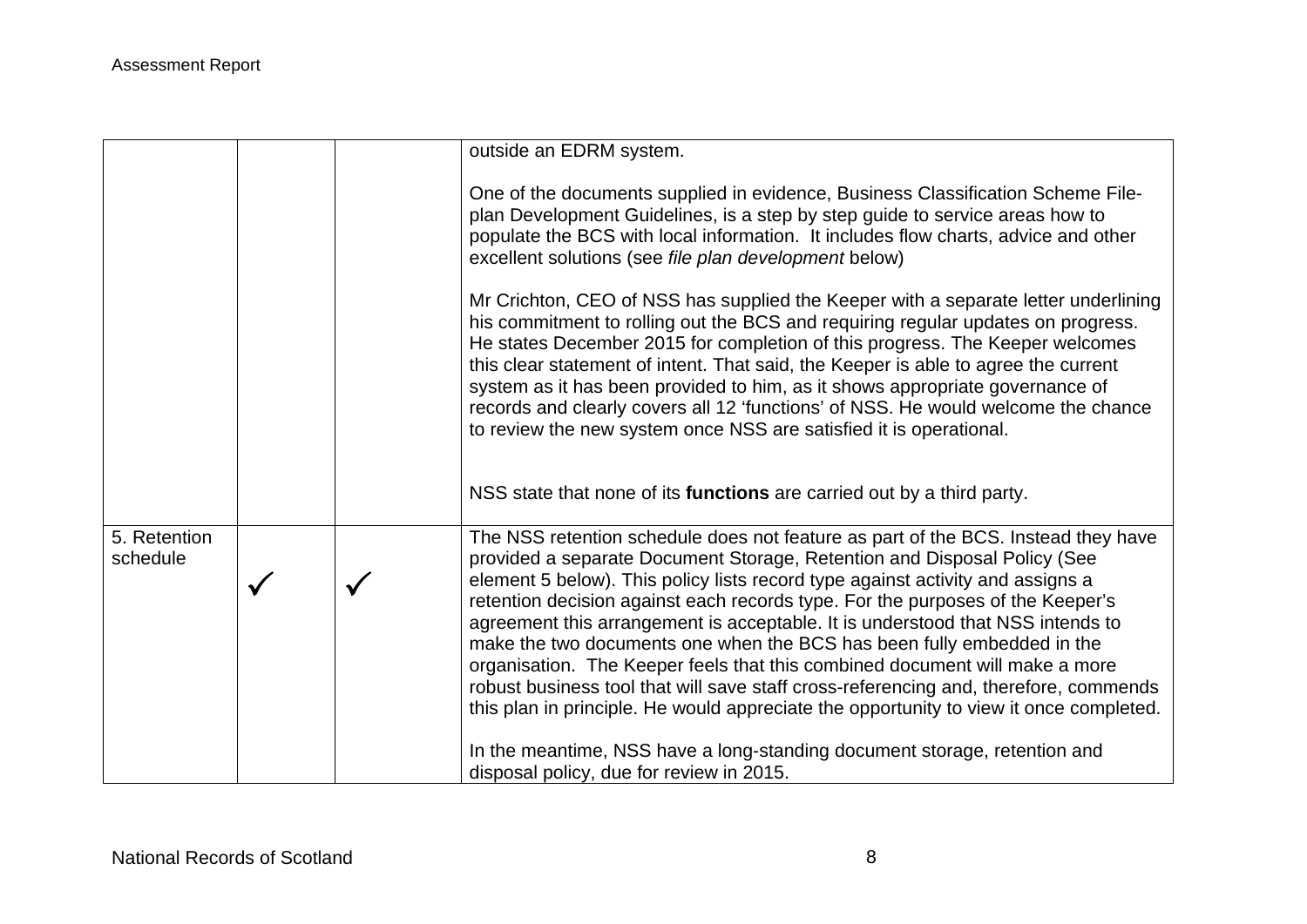|                                                         |  | This document is central to NSS' compliance with FOI and DP, in fact it provides<br>internal links to the NSS DP policy (See element 9)<br>The retention schedule covers all the activities listed in the BCS<br>This is robust provision and meets with the Keeper's agreement.                                                                                                                                                                                                                                                                                                                                                                                                                                                                                                    |
|---------------------------------------------------------|--|-------------------------------------------------------------------------------------------------------------------------------------------------------------------------------------------------------------------------------------------------------------------------------------------------------------------------------------------------------------------------------------------------------------------------------------------------------------------------------------------------------------------------------------------------------------------------------------------------------------------------------------------------------------------------------------------------------------------------------------------------------------------------------------|
| 6. Destruction<br>Arrangements<br>Compulsory<br>element |  | NSS have supplied destruction policies covering -<br>a) Paper records<br>b) Electronic records<br>c) Hardware<br>NSS operate back-up systems as part of their business continuity (see element 10<br>below). The document 'NHS NSS Electronic Backup Procedure' indicates that back<br>up tapes are destroyed on a rolling 5 week cycle.<br>Destruction procedures for NSS staff feature in the Document Storage, Retention<br>and Disposal Policy (see element 5 above). A screenshot of a SACDA document<br>disposal register has also been supplied.<br>NSS has a document destruction register (See evidence item 17 for a screenshot).<br>The Keeper agrees that NSS has appropriate procedures in place for secure and<br>irretrievable destruction of its corporate records. |
| 7. Archiving<br>and Transfer<br>Compulsory<br>element   |  | NSS has a MoU with the NRS for permanent preservation of records. This is<br>confirmed by NRS client managers. Transfer to the NRS Digital Archive has not yet<br>started.                                                                                                                                                                                                                                                                                                                                                                                                                                                                                                                                                                                                          |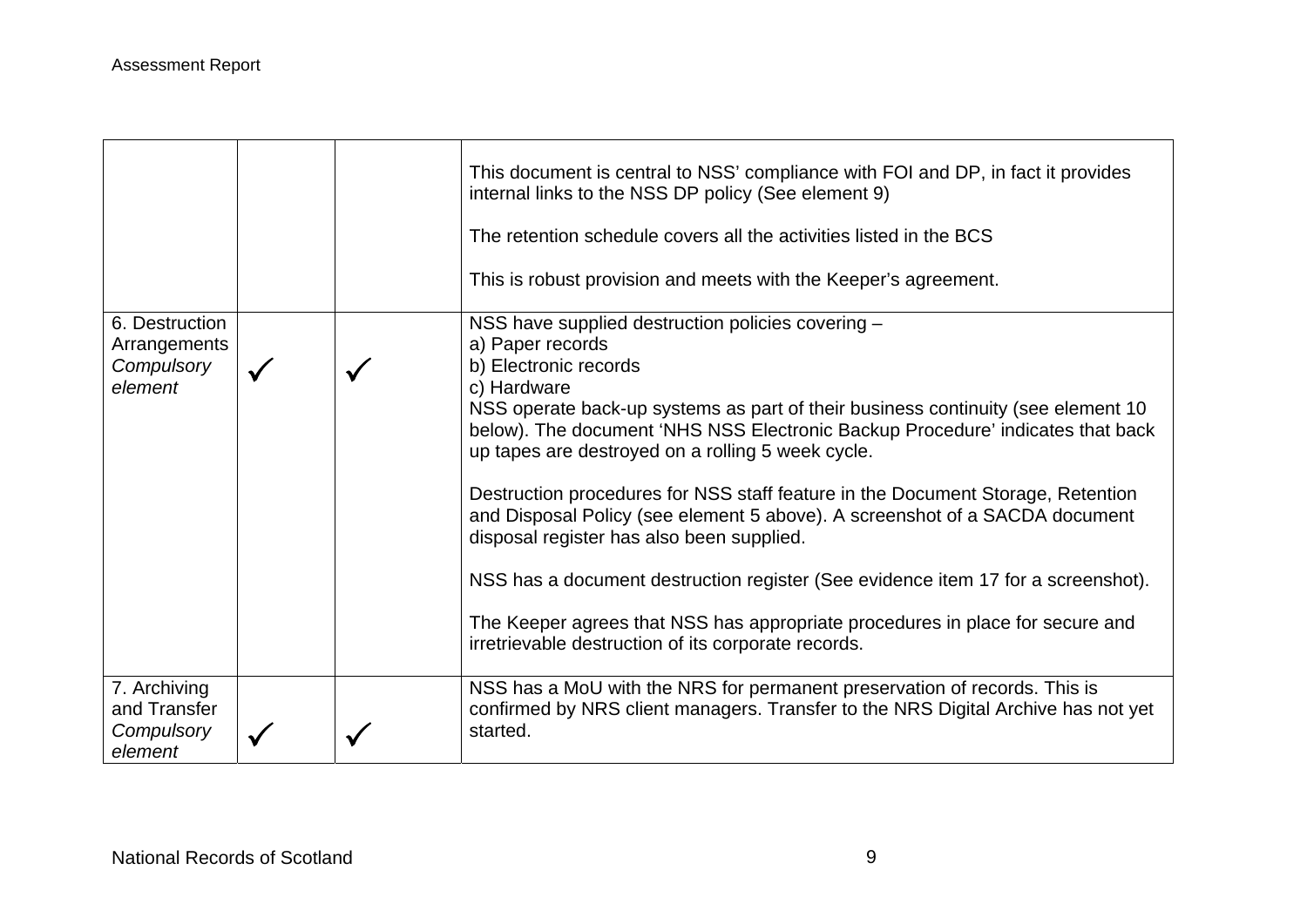|                            |  | The Keeper agrees that NSS has arrangements in place to transfer records to an<br>appropriate archive.                                                                                                                                                                                                                    |
|----------------------------|--|---------------------------------------------------------------------------------------------------------------------------------------------------------------------------------------------------------------------------------------------------------------------------------------------------------------------------|
| 8. Information<br>Security |  | NSS has supplied their information security policy.                                                                                                                                                                                                                                                                       |
| Compulsory<br>element      |  | This policy is approved by the Staff Governance Committee and dated 23 February<br>2012. NSS have submitted a communication plan as evidence that information<br>security policies are properly disseminated to staff. An 'Easy-Read' leaflet further<br>proves that staff are made aware of information security issues. |
|                            |  | Evidence has been supplied that in the case of 'personal files' or 'personnel files'<br>(those relating to NSS staff) NSS have appropriate security procedures in place.                                                                                                                                                  |
|                            |  | The Keeper agrees that NSS has an appropriate information security policy.                                                                                                                                                                                                                                                |
| 9. Data<br>Protection      |  | NSS has a data protection policy, approved by the Information Management group<br>in 2010 and provided to the keeper as evidence.                                                                                                                                                                                         |
|                            |  | Data Protection responsibilities are part of the staff induction process.                                                                                                                                                                                                                                                 |
|                            |  | NSS provide a good explanation of DP legislation and what it means for service<br>users on their NSS website at                                                                                                                                                                                                           |
|                            |  | http://www.nhsnss.org/pages/corporate/data_protection.php                                                                                                                                                                                                                                                                 |
|                            |  | A sample of their subject access request for has been supplied.                                                                                                                                                                                                                                                           |
|                            |  | NSS have supplied their registration number with the ICO and that for SACDA which<br>is, of course, different.                                                                                                                                                                                                            |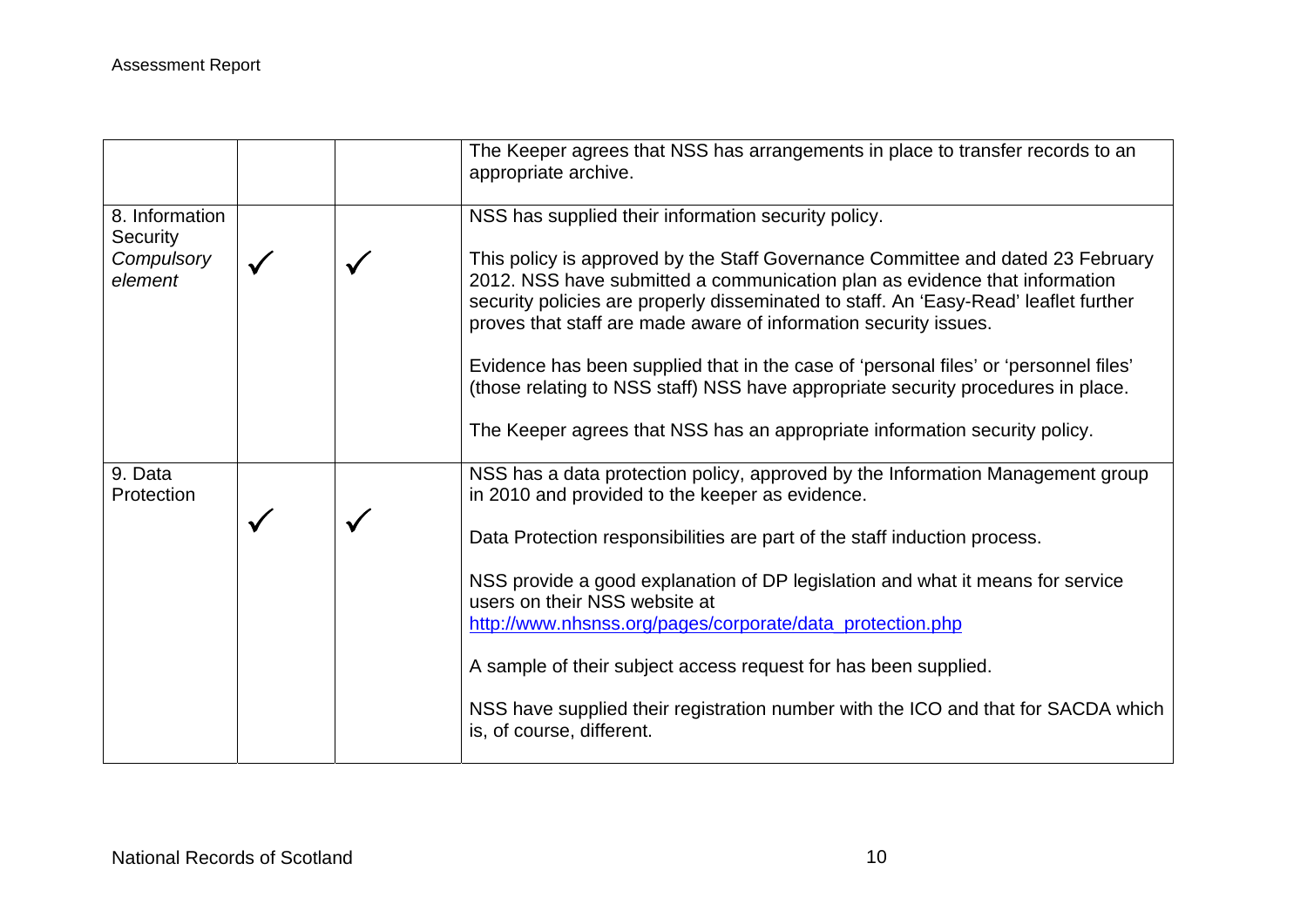|                                                           |  | The Keeper agrees that NSS have properly considered their responsibilities under<br>the Data Protection Act 1998.                                                                                                                                                                                                                                                                                                                                                                                                                             |
|-----------------------------------------------------------|--|-----------------------------------------------------------------------------------------------------------------------------------------------------------------------------------------------------------------------------------------------------------------------------------------------------------------------------------------------------------------------------------------------------------------------------------------------------------------------------------------------------------------------------------------------|
| 10. Business<br>Continuity<br>and Vital<br><b>Records</b> |  | NSS operates in a shared server environment and the Business Crisis Management<br>Plan is held and maintained by the author in their service specific file-plan. The plan<br>is then uploaded to the NSS intranet (geNSS) where all staff can access the<br>documentation in the knowledge that it is the latest version. geNSS allows staff to<br>access policies, procedures and documentation that are maintained by different<br>service area, therefore minimising the need for duplication of documentation across<br>the organisation. |
|                                                           |  | NSS attached the IT Disaster Recovery Plan as additional evidence. The Business<br>Crisis Management Plan relates to the operational recovery, whilst the IT Disaster<br>Recovery Plan covers the recovery of data etc.                                                                                                                                                                                                                                                                                                                       |
|                                                           |  | NSS has submitted the local NSS business continuity plan for National Procurement<br>department in evidence.                                                                                                                                                                                                                                                                                                                                                                                                                                  |
| 11. Audit trail                                           |  | 2.2 of the Corporate Records Management Policy (which applies to 'all clinical and<br>non-clinical operational records held in any format' - 2.1) speaks of 'record<br>maintenance' including tracking. Section 4 'Aims and Objectives' speaks of access.<br>Both these policy clauses appear to be consistent with the aims of this element of<br>the PRSA model plan.                                                                                                                                                                       |
|                                                           |  | NSS understand that records require different tracking mechanisms, based on<br>content and on the media on which the information is held and examples relating to<br>paper records (the Central Legal Office) and electronic records (SACDA) has been<br>supplied. For example: the SADCA on-line system is a database application<br>allowing NHS Medical Caldicott Consultants to apply for Distinction Awards. To<br>access this system there is a secure registration system which is managed by the                                      |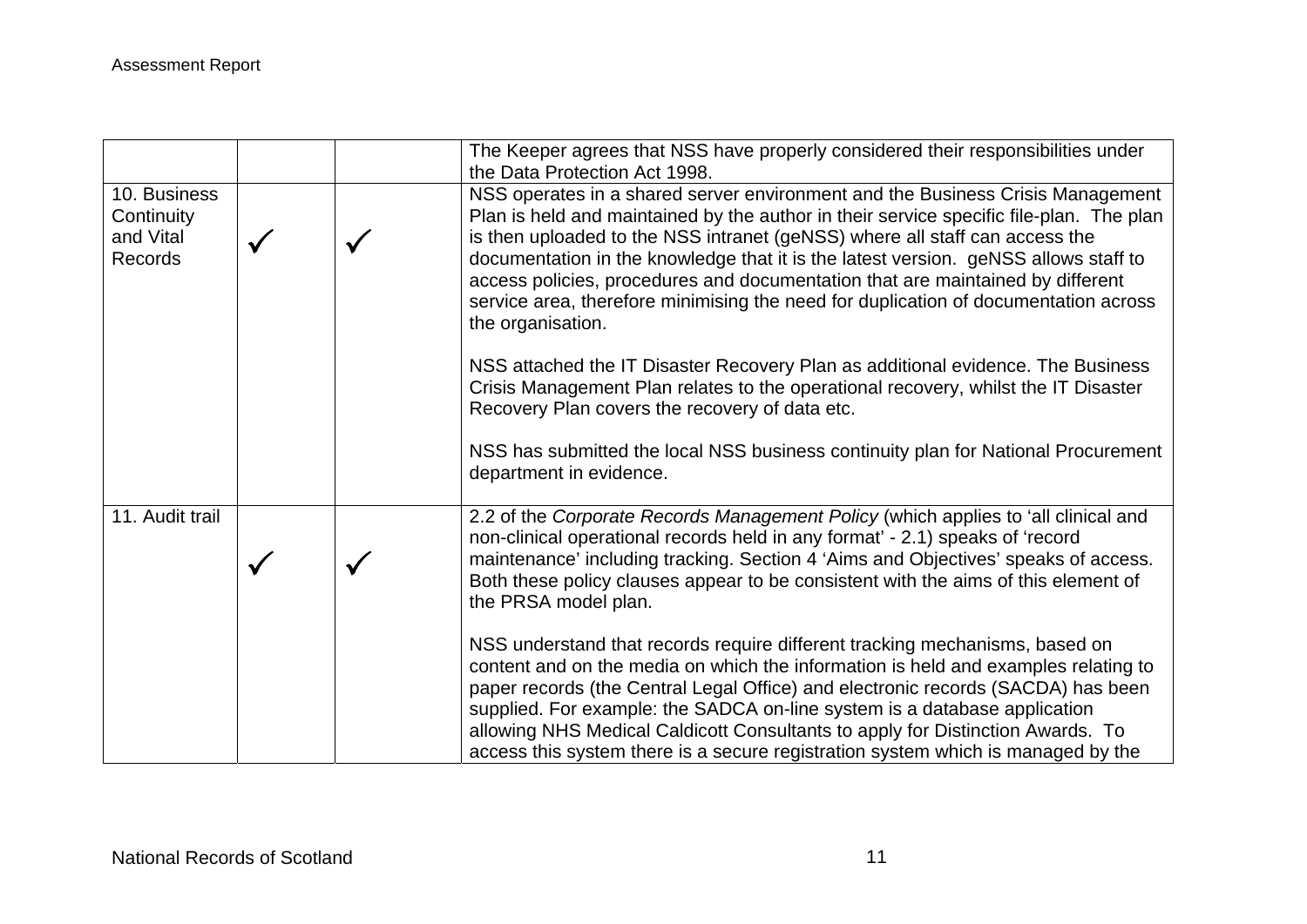|                                               |  | SADCA committee secretary. The system notifies the committee secretary when a<br>request for access has been made, who will then verify details and authorise access<br>permissions.<br>A version control policy is mentioned in the File-Plan Development Guidelines and<br>included as evidence 049.                  |
|-----------------------------------------------|--|-------------------------------------------------------------------------------------------------------------------------------------------------------------------------------------------------------------------------------------------------------------------------------------------------------------------------|
|                                               |  | The Keeper understands that work is on-going in NSS to standardise document<br>tracking in the various service areas and wants to make it clear to NSS that he does<br>not require that a fully inclusive system is in place to agree a plan, as with the<br>business classification, he can agree an improvement plan. |
|                                               |  | The Keeper agrees NSS 'audit trail' element as an improvement model and would<br>appreciate being kept up-to-date with progress when NSS consider it appropriate.                                                                                                                                                       |
| 12.<br>Competency<br>Framework<br>for records |  | NSS have supplied the job description for the person named in element 2 (the<br>Corporate Records Manager). This document clearly recognises records<br>management as a separate and specialist function.                                                                                                               |
| management<br>staff                           |  | The job description lists the provision of appropriate training to NSS staff as part of<br>the objectives of the Corporate Records Manager.                                                                                                                                                                             |
| 13.<br>Assessment<br>and Review               |  | The RMP states that it will be reviewed every two years or sooner. This statement<br>has been signed-off by the Chief Executive.                                                                                                                                                                                        |
|                                               |  | NSS intends to put in place an annual internal audit programme for records<br>management practices across all service units. This is included within the<br>improvement plan 9.1.                                                                                                                                       |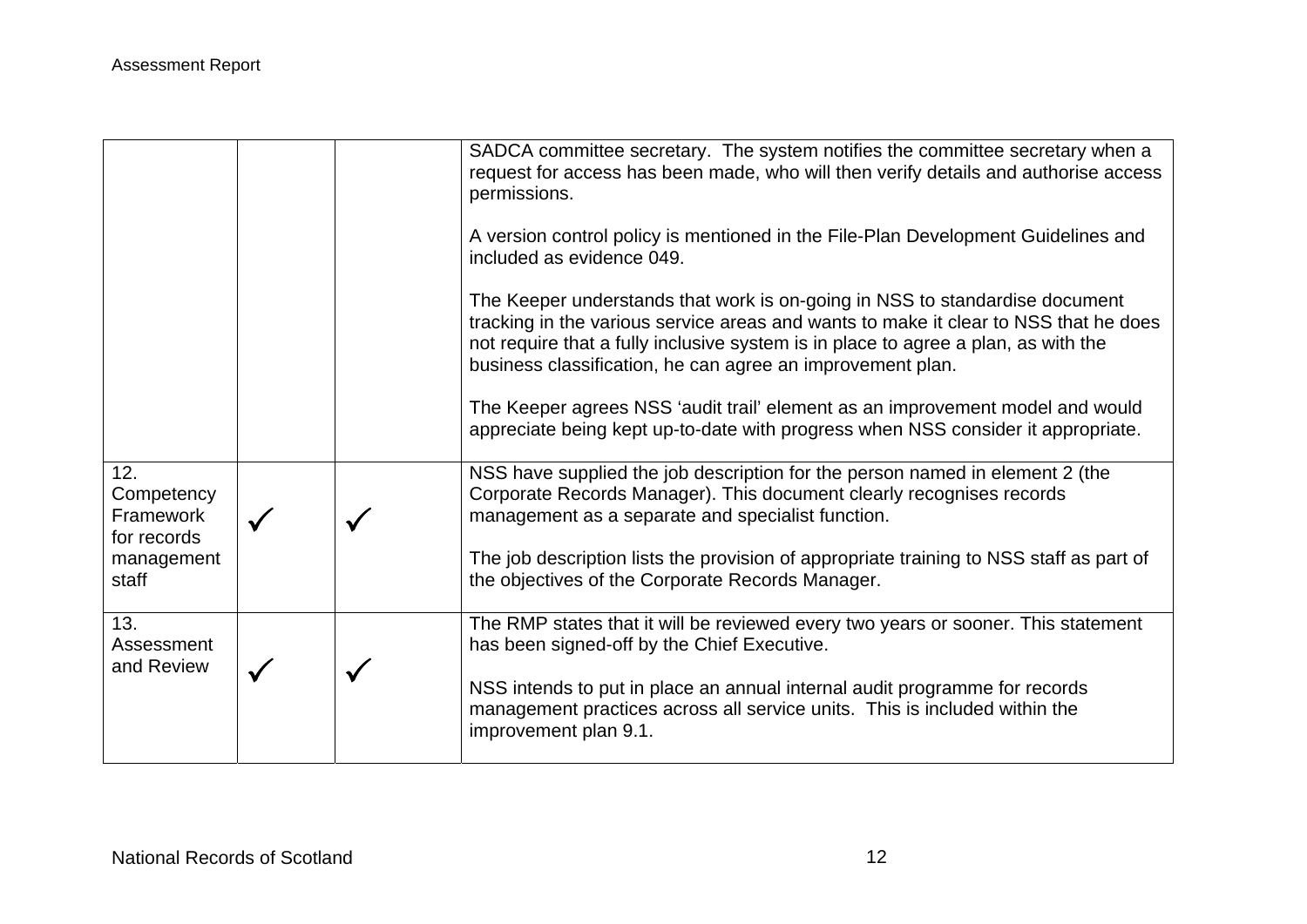|                           |  | Clearly, the progress of the BCS project is a 'keystone' (RMP page 8) of the plan. It<br>is to be regularly reviewed and a sample review report is included in the evidence<br>package. Para 1.1 of evidence item 56 states that the Information Management<br>Group has responsibility for this.<br>The Records Management Group should prove useful in this process and the<br>Keeper is pleased to understand that this group will continue beyond the needs of<br>PRSA submission.                                                                                                                                                                                                                                                                                                     |
|---------------------------|--|--------------------------------------------------------------------------------------------------------------------------------------------------------------------------------------------------------------------------------------------------------------------------------------------------------------------------------------------------------------------------------------------------------------------------------------------------------------------------------------------------------------------------------------------------------------------------------------------------------------------------------------------------------------------------------------------------------------------------------------------------------------------------------------------|
|                           |  | Generally, see review below                                                                                                                                                                                                                                                                                                                                                                                                                                                                                                                                                                                                                                                                                                                                                                |
| 14. Shared<br>Information |  | NSS as currently constituted enables divisions/SBUs to enter into data sharing<br>agreements in support of long established statutory and business functions. These<br>relate to numerous and diverse customers, data sharing partners and service users<br>and similarly numerous and diverse datasets. Further to the recent SG sponsoring<br>of the SASPI approach (information sharing accord supported by any number of<br>information sharing protocols (ISPs)) NSS is considering the benefit of this,<br>nationally sanctioned, approach and have included it in their Information Action Plan<br>for the current year. The Keeper understands that NSS will adopt an incremental<br>transition rather than a wholesale swap to SASPI. (See SASPI under General<br>Comments below) |
|                           |  | The Keeper is happy to agree this element of the RMP on 'improvement model'<br>terms.                                                                                                                                                                                                                                                                                                                                                                                                                                                                                                                                                                                                                                                                                                      |

#### **General Notes on RMP, Including Concerns:**

The entire records management plan has been signed by Ian Crichton, the Chief Executive NHS National Services Scotland (see element 1). The submission is also accompanied by a covering letter signed by Ken Thomson the Chair of SACDA.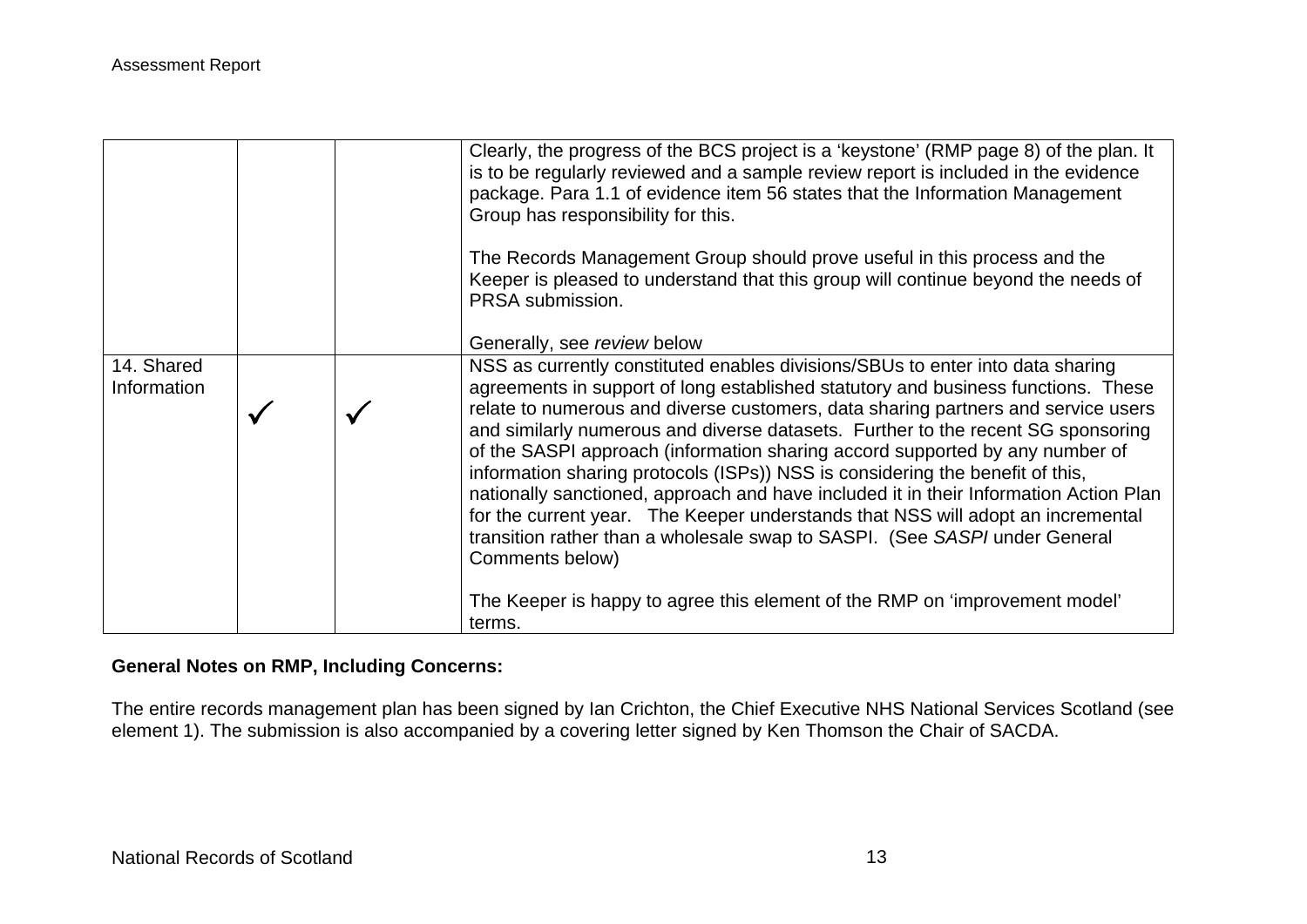The internal reporting structure for records issues is demonstrated in the Corporate Records Manager job description and in the Records Management Group Remit (both submitted as evidence).

Samples of staff instructions, including 'easy read leaflets' and screenshots from the intranet, have been supplied to demonstrate how records management policies are disseminated.

**Improvement Plans:** NSS has supplied action plans for both NSS and SACDA. The Keeper commends this openness regarding areas for improvement and finds that these documents are entirely within the spirit of the act.

**Review:** The Keeper should be informed in the results of any policy reviews (such as the Document Storage, Retention and Disposal Policy in 2015 or the Information Governance Policy) when these are carried out, especially if they result in fundamental changes in the RMP.

**File Plan Development:** NSS have created a guidance document *Business Classification Scheme File-plan Development Guidelines* for use by the local service areas/divisional records management leads. This is an excellent 'how to' guide for larger public authorities generally. The Keeper thanks NSS for allowing him to include it in his on-line guidance document for use by other public authorities. This will be done when the document is next updated. The decision to allow this was, of course, a matter for consideration by NSS only, and the Keeper will not make any other part of the evidence package, available to any party outside the PRSA implementation team staff of NRS without the authority's express permission.

**SASPI:** The Keeper agrees that SASPI properly considers the governance of records and that, if adopted, NSS will have properly considered this element for this aspect of their information sharing.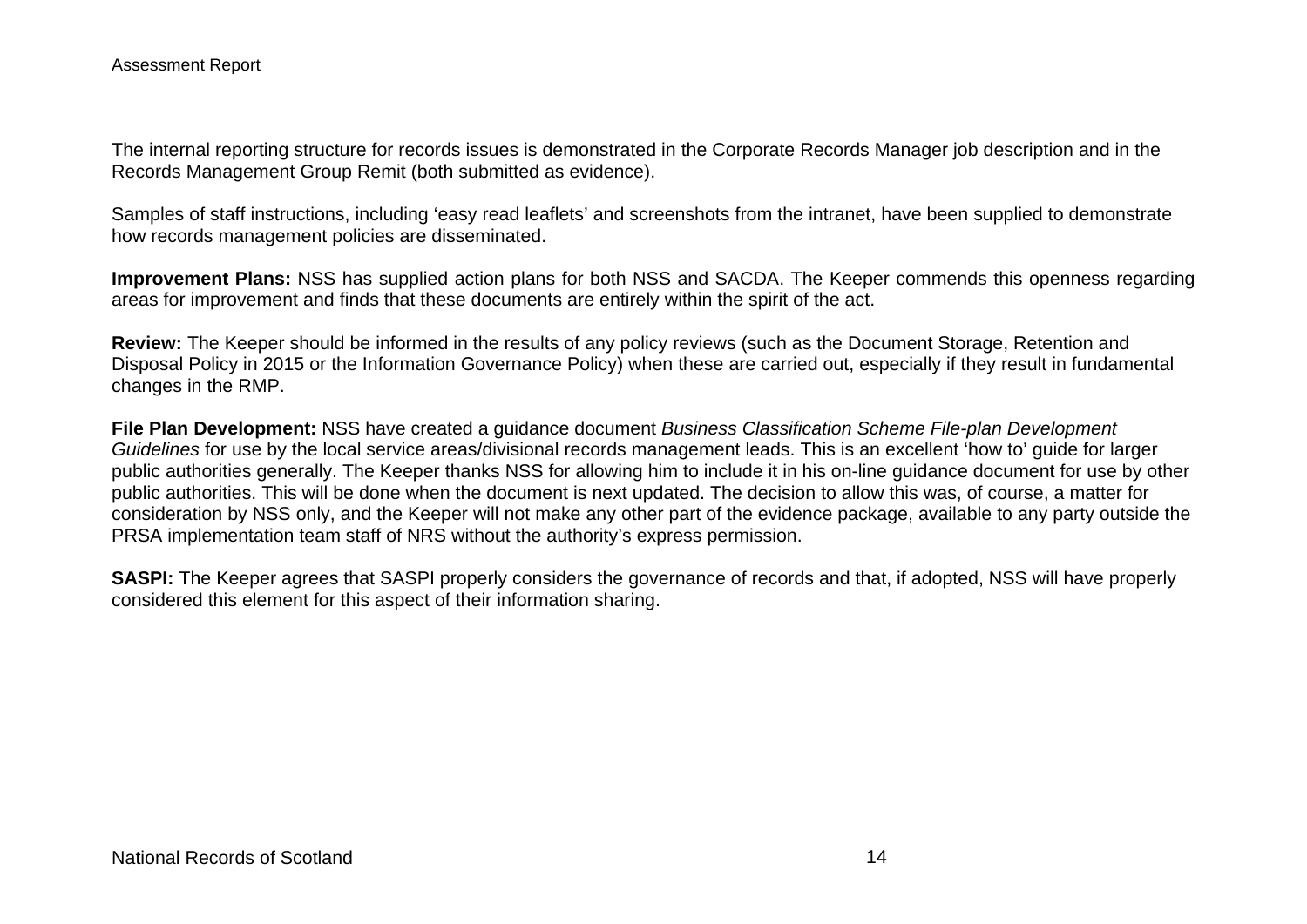#### **6. Keeper's Summary**

Elements 1- 14 that the Keeper considers should be in a public authority records management plan have been properly considered by NHS National Services Scotland and the Scottish Advisory Committee on Distinction Awards. Policies and governance structures are in place to implement the actions required by the plan.

### **7. Keeper's Determination**

Based on the assessment process detailed above, the Keeper **agrees** the RMP of NHS National Services Scotland and the Scottish Advisory Committee on Distinction Awards.

 The Keeper recommends that NHS National Services Scotland and the Scottish Advisory Committee on Distinction Awards should publish its agreed RMP as an example of good practice within the authority and the sector.

This report follows the Keeper's assessment carried out by,

Promot

Robert Fathry m

…………………………………… …………………………………

**Pete Wadley Constraining Pete Wadley Constraining Robert Fothering ham** Public Records Officer **Public Records Officer**